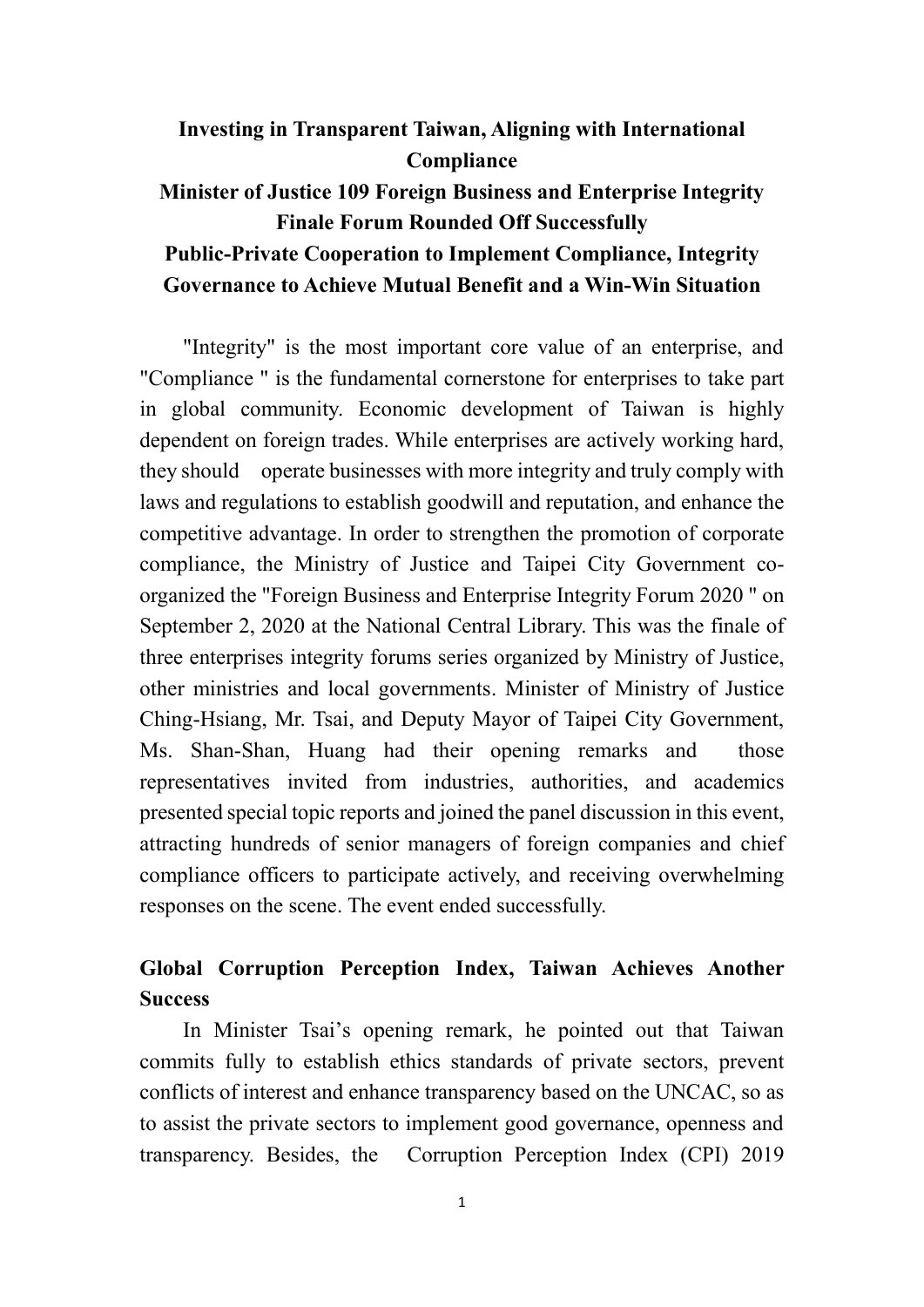released by the Transparency International indicating Taiwan outstandingly ranks the 28th in the world, which shows that our efforts to assist the private sectors in establishing anti-corruption mechanism have been seen by the world. In addition, the draft of the "Whistleblower Protection Act" expands the scope of protection for public welfare-related whistleblowing to the private sectors, creating a safe and secure environment for whistleblowers. In the future, we will continue to work hard to bring together the public and private sectors to reach a consensus on cooperation, to implement legal compliance and corporate integrity.

Deputy Mayor Huang stated in her opening remark that the Taipei City Government adheres to the principle of transparency to carry out municipal administration, "from inner to outside , from public to private", and promotes the concepts of "integrity and transparency" and "compliance" from public agencies to private enterprises, making good cooperation and partnership between government and enterprise to jointly create a clean government and transparent Taipei. In addition, the Taipei City Government actively promotes transparency in foreign corporate investment procedures, efficiency of administration, and improved services for people. At the same time, Taipei City, the leading capital of Taiwan, hoping to establish the pragmatic dialogue between the government and industries, adheres to the belief of "open government, public participation, openness and transparency", and builds a consensus on integrity between the government and enterprises, and promotes the developments of municipalities and industries.

## **Compliance to Explore Business Opportunities, Impressive Speeches about Cases of Enterprises Taking Part in Global Community**

Director of Legal Affairs and Compliance Division of DBS (Taiwan) Commercial Bank, Mr. Yen-Chih, Huang, shared foreign legal compliance systems and concepts and pointed out the importance of public and private sector cooperation and mutual trust. In recent years, compliance has been paid more and more attention. Reliability, responsiveness, assurance, empathy and tangibility are the goals that compliance units of enterprises should achieve.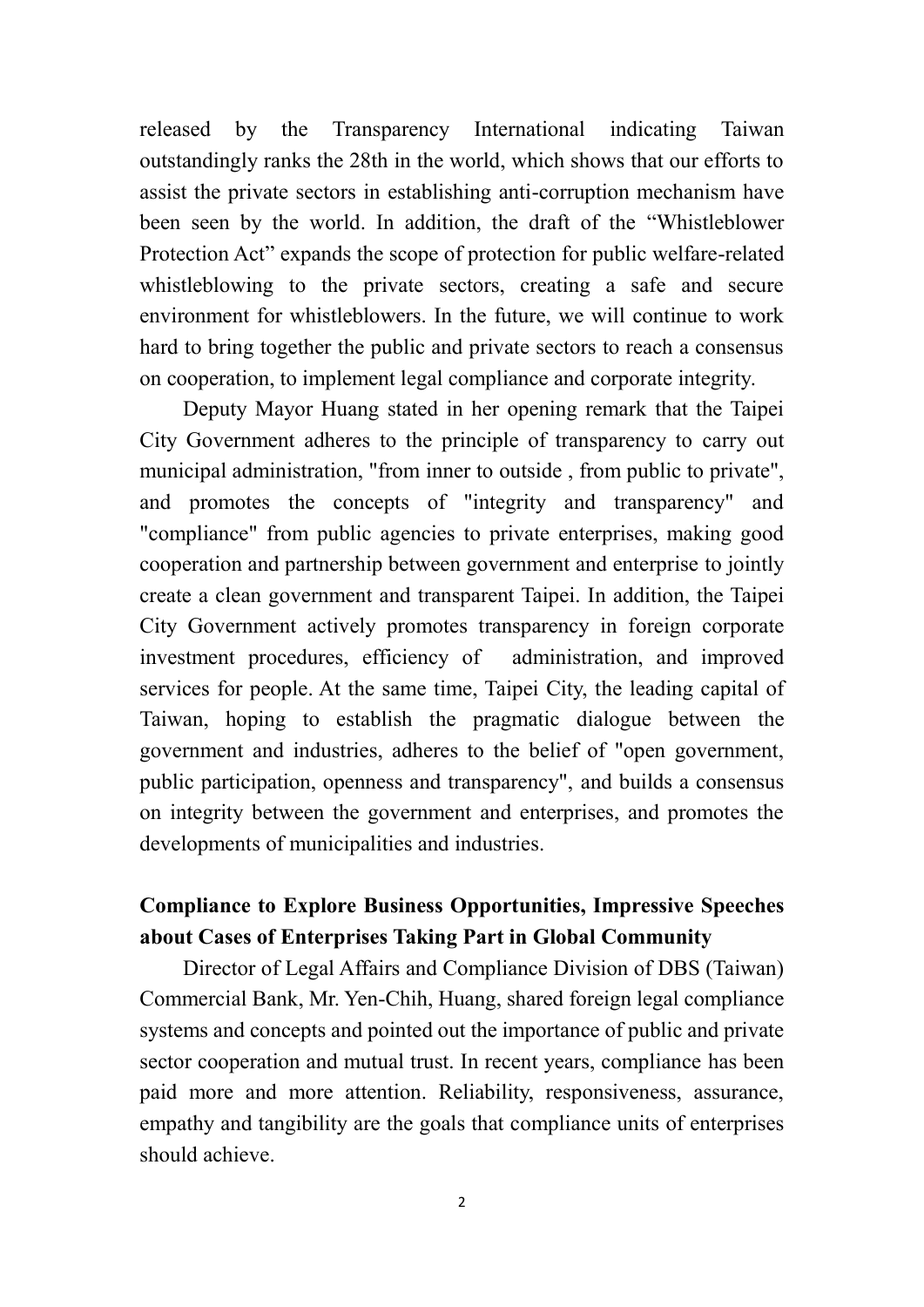The keynote speech about international practical cases, "The Advantages and Challenges of Domestic Companies to Take Part in Global Community –From Legal Risks and Compliance Perspectives," was delivered by Director of Research Center for Financial Regulation and Corporate Governance of National Chiao Tung University, School of Law, Professor Chih-Chieh, Lin,, . Professor Lin explained that we should understand legal gaps between different countries, such as the differences in the responsibilities of natural person and juridical person, so as to know the risks and make correct judgments. She also used the cases of Mega Bank, Huawei and UMC versus Micron to illustrate that the industry is facing risks of compliance in international practical operations and what we can learn from.

## **Establish an Anti-Corruption Partnership, Invest in Transparency and Create Business Opportunities**

At the end of the forum, hosted by Director-General of Agency Against Corruption(AAC) Ming-Chian, Cheng, , Director of Taipei City Government Department of Economic Development Chung-Chieh, Lin, Director Huang of DBS, Professor Lin of Chiao Tung University, and General Manager of Taiwan Branch of British Standards Institute (BSI),Peter Pu, for a composite discussion on issues of "Implement legal Compliance and Risks Management," "International Benchmarking Examples and Opportunities for Domestic Introduction," "How to Build Mechanism to Prevent Corporate Dishonesty Behavior," and "How Public and Private Sectors Can Work Together to Establish High-Quality Business Environment."

Director Lin stated that Department of Economic Development is a bridge between industry and government,and how to deal with legal compliance and related education and training will be the direction for continued efforts in the future. Through the experience of such forum, how to strengthen education and training in the future and adopt the concept of legal compliance implemented in all departments will be a key issue; Director Huang of DBS offereded that foreign legal compliance and risk management systems and cases for reference. She acknowledged that the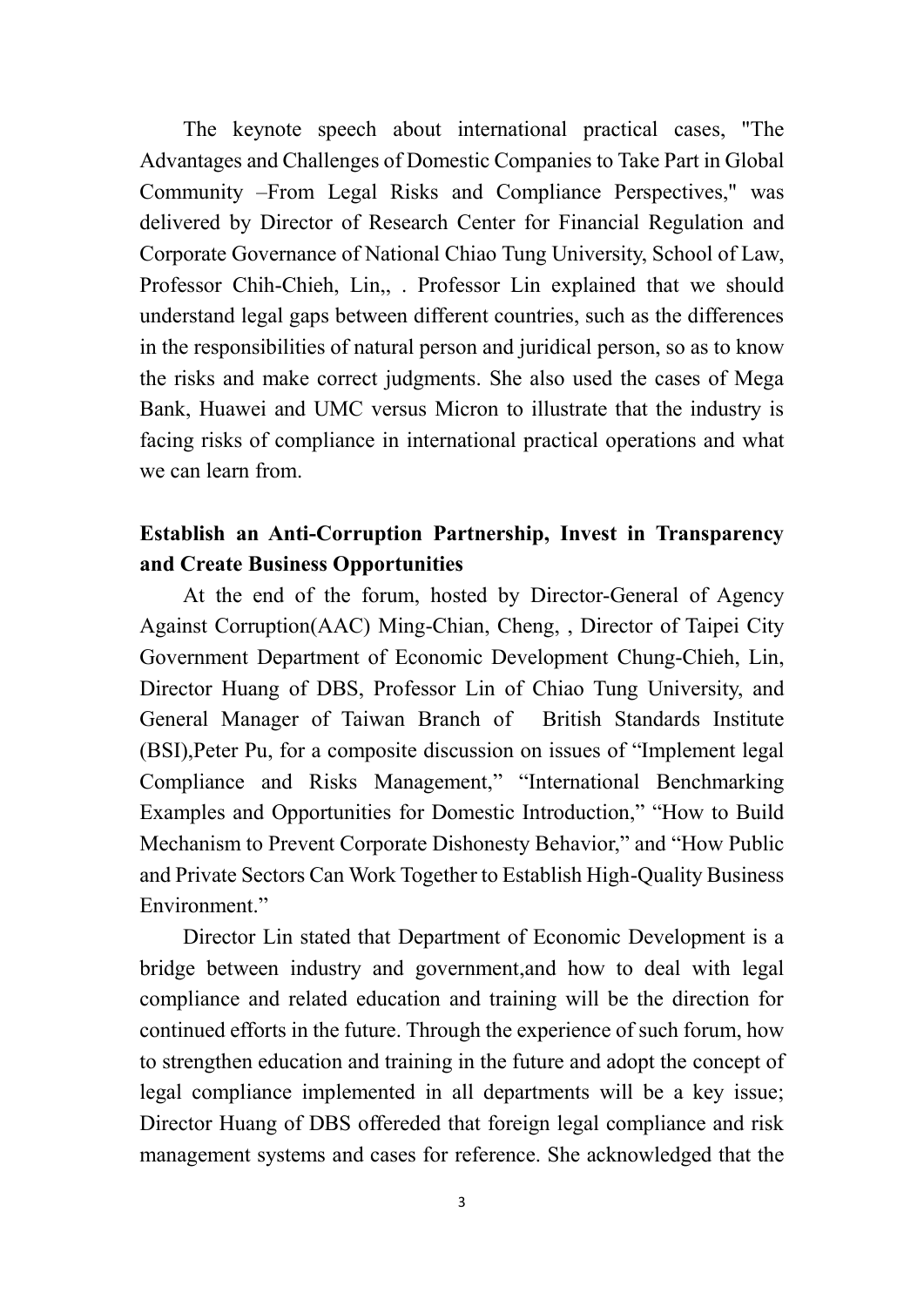government actively promotes anti-corruption and clean-government related actions, encourages companies to specify specific practices and communicate with the government on regular personnel training and experience sharing; Professor Lin of Chiao Tung University suggested that the practice of legal compliance plan should be more important than the form. It is necessary to establish and implement preventive mechanism of before, in the middle of and after the event. To propaganda before the event, make public announcements, which is clear and checkable during the event, and carry out effective remedial measures afterwards. General Manager Pu pointed out that in response to the fierce competition in international business, companies may use unscrupulous means for profit and survival, therefore how to strengthen cyber security to achieve concepts, such as "Anti-Corruption," "Anti-Bribery," "Anti- Money Laundering" and "Risk Assessment" through mature technology and Internet is a goal that companies should strive to achieve.

Director-General of AAC, Ming-Chian, Cheng, , pointed out that through this forum, all sectors of the community will be more aware of the intention of government to promote compliance , corporate integrity, and then establish an anti-corruption partnership. Especially in the face of the current challenges, for corporate internationalization, the only way is to implement governance of integrity, social responsibility and legal compliance aligning with international standards. Corruption has no borders. "Clean Government" requires public and private sectors to establish partnership handin hand. In the future, the engagement of civil society is much required for implementation of anti-corruption work. We will actively cooperate with private sectors to enhance effectiveness of administration, elevate transparency of administration, and provide a highquality business environment for enterprises tpo operate with integrity.